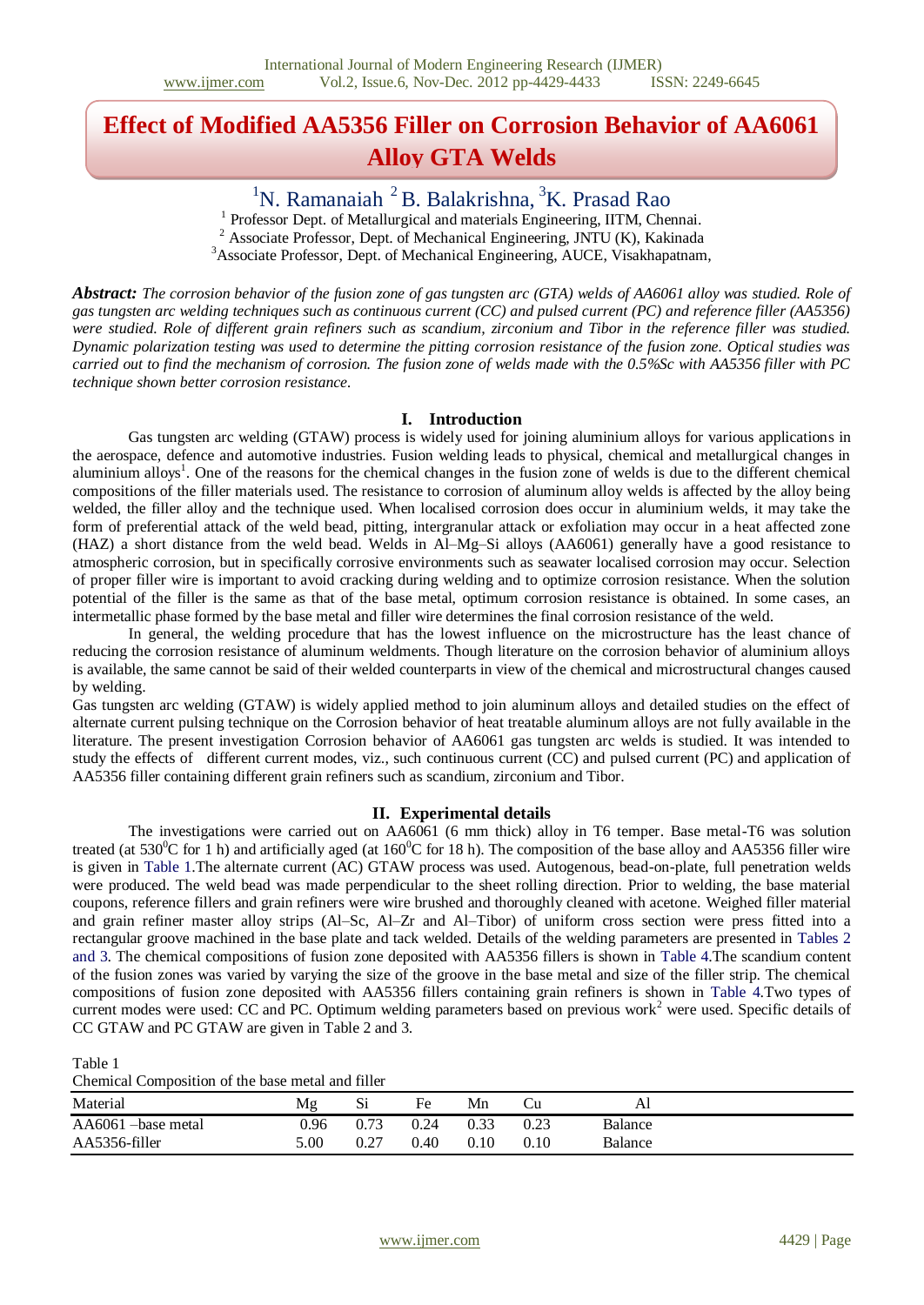# Table 2

Welding parameters used for CC welding

| Welding parameter | Selection             |
|-------------------|-----------------------|
| Current           | 66 A                  |
| Speed             | $3.5 \text{ mm/s}$    |
| Voltage           | $12 - 15$ V           |
| Electrode         | Thoriated W, 2 mm dia |
| Shielding gas     | Argon                 |

## Table 3 Welding parameters used for PC welding

| Welding parameter         | Selection             |
|---------------------------|-----------------------|
| Peak current $(I_p)$      | 88 A                  |
| Background current $(Ib)$ | 44 A                  |
| Speed                     | $3.5 \text{ mm/s}$    |
| Voltage                   | $12 - 15$ V           |
| Pulse frequency           | 6 Hz                  |
| Pulse on-time             | 50% of cycle time     |
| Electrode                 | Thoriated W, 2 mm dia |
| Shielding gas             | Argon                 |

Actual composition of fusion zones is given in Table 4. The samples of welds from the fusion zone region were polished on Emery papers and disc cloth to remove the very fine scratches. Polished surfaces were etched with Keller's reagent. The microstructures were recorded with an image analyzer attached to the metallurgical microscope. A software based PAR Basic electrochemical system was used for conducting corrosion testing of the fusion zone. Potentiodynamic polarisation testing was used to determine the pitting corrosion resistance.

Saturated calomel electrode (SCE) and carbon electrode were used as reference and auxiliary electrodes respectively. All the experiments were conducted in 3.5% NaCl solutions with the pH adjusted to 10. The potential scan was carried out at 0.166 mV s–1 with an initial potential of 20.25 V (OC, open circuit) SCE to the final potential of pitting. The exposure area for these experiments was  $1cm<sup>2</sup>$ . The potential at which the current increases drastically is treated as critical pitting potential (Epit). Specimens exhibiting more positive potential were considered as those with better pitting corrosion resistance.

#### Table 4

Chemical Composition (Wt %) of the fusion zone with AA5356 and grain refiners to fusion zone through AA5356

| Material       | Mg   | Si   | Fe   | Mn   | Сu   | Sc   | Ti                       |                          | Al                       |     |
|----------------|------|------|------|------|------|------|--------------------------|--------------------------|--------------------------|-----|
| AA5356-filler  |      | 2.83 | 0.26 | 0.20 | 0.13 | 0.15 | -                        | $\overline{\phantom{a}}$ | ۰.                       | Bal |
| AA5356+0.25%Sc |      | 2.75 | 0.27 | 0.20 | 0.10 | 0.12 | 0.24                     | $\sim$                   | $\sim$                   | Bal |
| AA5356+0.50%Sc |      | 2.70 | 0.26 | 0.20 | 0.19 | 0.11 | 0.48                     | $\overline{\phantom{a}}$ | $\overline{\phantom{a}}$ | Bal |
| $AA5356+Zr$    |      | 2.80 |      | 0.26 | 0.21 | 0.12 | $\overline{\phantom{a}}$ | $\overline{\phantom{a}}$ | 0.14                     | Bal |
| $AA5356+Tibor$ | 2.77 |      | 0.25 | 0.20 | 0.12 | ۰    | 0.15                     | $\overline{\phantom{a}}$ | Bal                      |     |

#### **3.1. Microstructures**

### **III. Results and discussion**

Micrograph of the base metal is shown in the Fig. 1a. It shows number of Mg2Si particles present in artificially aged (T6) alloy. The microstructure was columnar (Fig. 1b) without grain refiners and significant grain refinement was noticed when grain refiners were added to the fusion zone (Fig. 1c).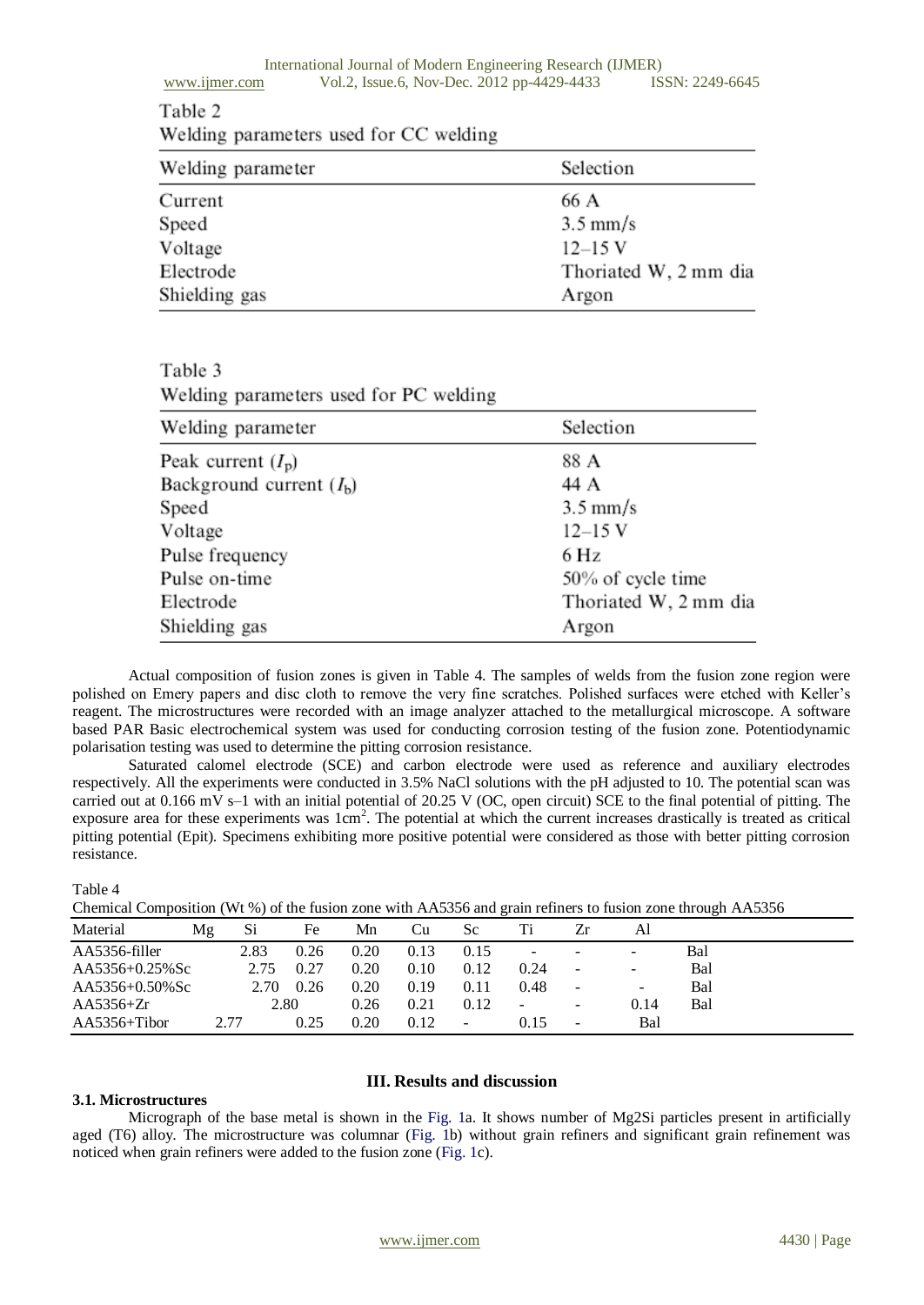#### **3.2. Effect of grain refiners**

Pitting potentials of fusion zone deposited with AA5356 filler with grain refiners are shown in Table 5. For comparative purposes, pitting potentials of base metal and fusion zone obtained without grain refiners also shown in Table 5.

It can be seen from the results that filler metal composition and welding technique have strong influence on the pitting potentials of fusion zone of AA6061 alloy. The pitting potentials of fusion zone of this alloy is found to be in the range of -690 - -580mV depending on the filler composition and process technique.

Fusion zone with AA5356 without grain refiners showed the least pitting potential. As for technique, CC welds showed greater pitting corrosion susceptibility than PC welds. The pitting corrosion susceptibility was found to decrease with additions of grain refiners to fusion zone through AA5356 filler metal. Among the grain refiners studied filler metal with 0.5%Sc was observed to provide the highest pitting corrosion resistance followed by Tibor.



Fig. 1. Micrographs of (a) Base Metal-T6 and (b) Fusion Zone AA5356 CC (C) Fusion Zone AA5356 + 05%Sc, PC

Table 5

| Pitting potentials of fusion zone with AA5356 filler and grain refiners to fusion zone through AA5356 |               |    |  |  |
|-------------------------------------------------------------------------------------------------------|---------------|----|--|--|
| Filler                                                                                                | Epit mV (SCE) |    |  |  |
|                                                                                                       |               | РC |  |  |

|                | UU     | rv     |  |
|----------------|--------|--------|--|
| AA5356-filler  | $-690$ | $-651$ |  |
| AA5356+0.25%Sc | $-655$ | -644   |  |
| AA5356+0.50%Sc | $-618$ | $-580$ |  |
| AA5356+ $Zr$   | $-655$ | $-645$ |  |
| $AA5356+Tibor$ | -644   | $-633$ |  |

These results can be discussed in the light of their micro structural aspects. Welds made with AA5356 filler (without grain refiners, with CC) showed larger size of pits and pit density (Fig. 2a and b) Than PC indicating poor pitting corrosion resistance. Significant reduction in the size of pits and number of pits was observed with 0.5%Sc addition to AA5356filler. It showed reduction in pitting density and number of pits among the filler metals studied (Fig. 3c). Pit size was also reduced with Tibor, Zr addition (Fig. 3 d-e). Pit density was less with Tibor when compared to Zr addition. Out of all the grain refiners studied 0.5% Sc, PC resulted lowest pit density. These results indicate that fusion zone composition has got a significant effect on pitting corrosion resistance of AA6061. Ganiev ET al<sup>3</sup>, compared corrosion potential of pure aluminum to that of Sc addition to pure aluminum. Vyazovikina<sup>4</sup> proposed that corrosion potential improvement in in Al-Zn alloys are due to the presence of  $Al_3Sc$  particles and Sinyavskii et al<sup>5</sup> reported that the presence of  $Al_3Sc$  improved the corrosion potential of Al-Zn~Mg-Cu alloys. It seems that the genera trend is that addition of Sc to Aluminum alloy makes it slightly more noble.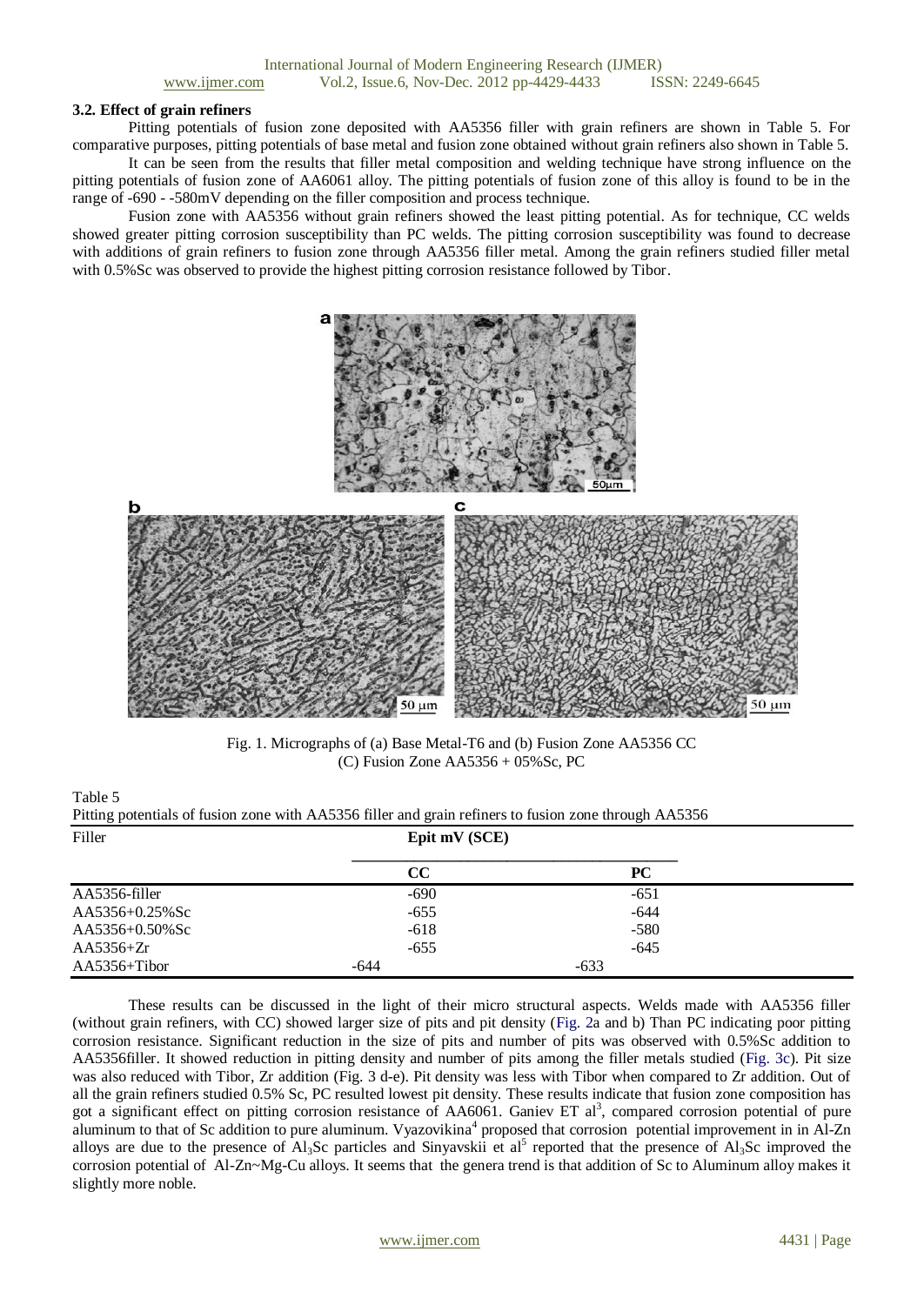

Fig. 2 Optical micrographs of fusion zone after corrosion test (a) AA5356 CC (b) AA5356PC

#### **3.3 Effect of welding technique**

High thermal gradients, characteristic of conventional continuous current (CCW), the segregation of elements and liquid film formation at the grain boundaries of gas tungsten arc welding (CCTIG) limits the use of base metal properties such as strength and corrosion resistance.<sup>6</sup>

In case of PC GTA welding, cycling of the welding current from a high level to a low level at a selected regular frequency. The high level or the peak current is generally selected to give adequate penetration and bead contour, while the low level or the background current is set at a level sufficient to maintain a stable arc. This permits arc energy to be used efficiently to fuse a spot of controlled dimensions in a short time producing the weld as a series of overlapping nuggets and limits the wastage of heat by conduction into the adjacent parent material in normal constant current welding. Metallurgical advantages of PC welding frequently reported in the literature include refinement of fusion zone grain size and substructure, reduced width of HAZ, control of segregation, etc. All these factors help in improving weld mechanical properties. The enhanced fluid motion in the weld pool homogenizes the weld metal composition and helps in reducing the segregation and porosity. Therefore the improved pitting and general corrosion resistance of the fusion zone of the PC GTA AA6061 welds compared to that of CC GTA welds, was attributed to the reduced segregation and refining of the eutectics of the fusion zone.

#### **IV. Conclusions**

- 1. Pitting corrosion resistance of AA6061 alloy was relatively less when pulsed current GTA welding was adopted compared to continuous current.
- 2. Pitting corrosion resistance of AA6061 alloy was relatively less when filler materials contained grain refiners such as scandium, Zr or Tibor. The highest Pitting corrosion resistance was found with 0.5%Sc containing AA5356 filler material.
- 3. Highest Pitting corrosion resistance in AA6061 alloy welds was noticed when AA5356 filler containing 0.5%Sc was used with pulsed arc GTA welding.

#### **References**

- 1. Davis, J. R.: 'Corrosion of aluminium alloys', 2nd ed., 2000, Metals Park, OH, ASM International.
- 2. Prasad Rao, K., Ramanaiah, N., Viswanathan, N., 2008, Mat. Das. 29, 179-186.
- 3. Ganiev, I. N., 1995, *Prot. Met,* 31, 543–546.
- 4. Vyazovikina, N. V., 1999, *Prot. Met,* 35, 448-453.
- 5. Sinayaskii,V. S.,V.D. Valkov and E. Titkova, 1998, Prot.Met., 34, 549-555.
- 6. S. Kou: 'Welding metallurgy', 2nd edn.; 2003, NY, Wiley.